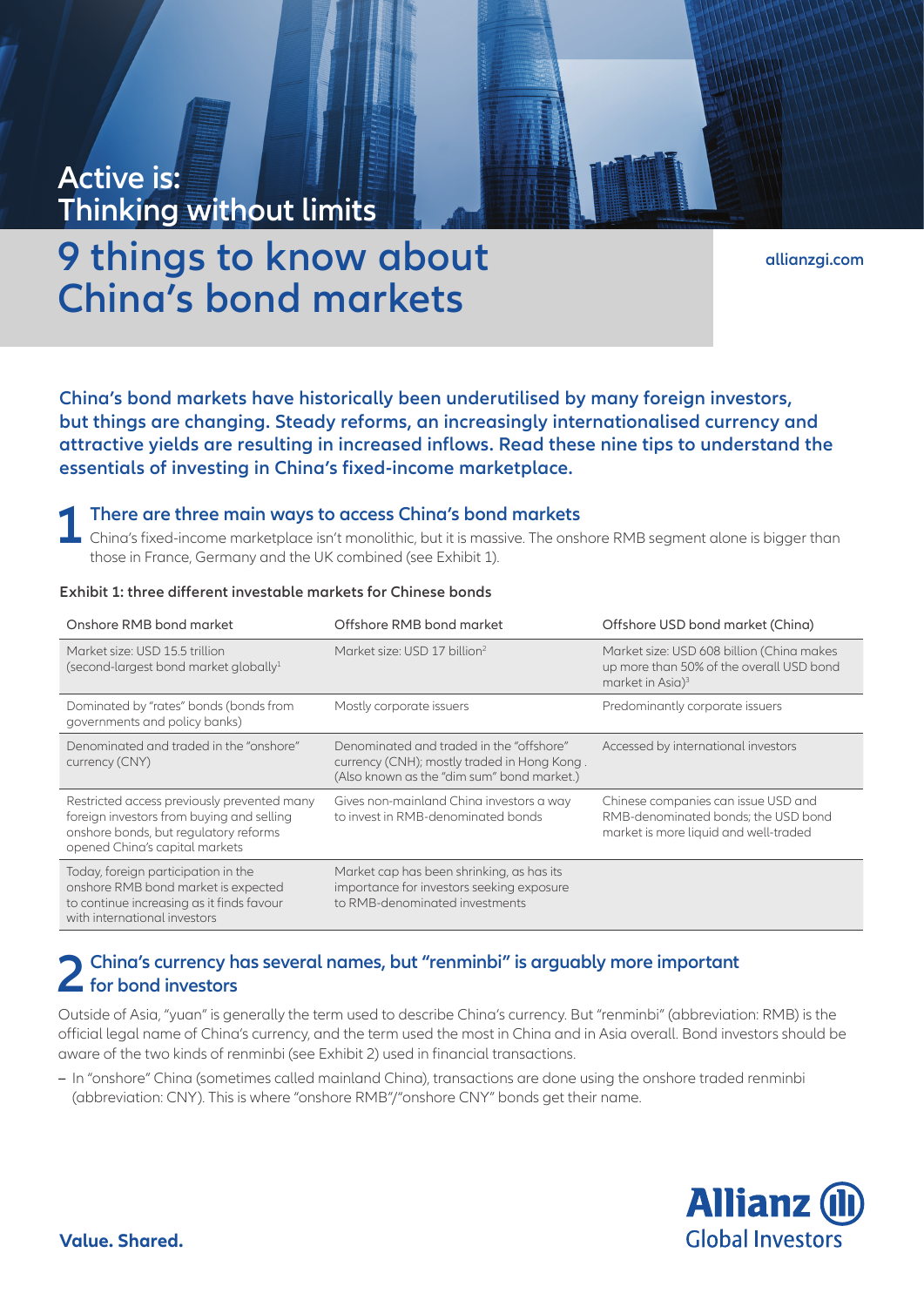**–** In "offshore" regions (those outside of mainland China), transactions are done using the offshore traded renminbi (abbreviation: CNH). This is where "offshore RMB"/"offshore CNH" bonds get their name.

China's regulators are intent upon making the onshore RMB currency (the CNY) a more "internationalised" one – similar to how the US dollar (USD) is used around the world to conduct transactions. That makes the onshore RMB bond market increasingly important

| Why use renminbi vs yuan?                    | - Renminbi is the official name of China's currency - and the term used most in Asia                                                                    |
|----------------------------------------------|---------------------------------------------------------------------------------------------------------------------------------------------------------|
|                                              | - Yuan is the term used most outside Asia, but it still essentially refers to the renminbi                                                              |
| What is the CNY vs CNH?                      | - CNY: renminbi that is circulated (and used for transactions) within mainland China (ie, "onshore")                                                    |
|                                              | - CNH: renminbi that is circulated (and used for transactions) outside of mainland China (ie, "offshore")                                               |
| Do the CNY and CNH have<br>different prices? | Prices of the CNY and CNH are usually very similar, but they can sometimes diverge.                                                                     |
|                                              | - The value of the CNY is set by the People's Bank of China, and the spot USD/CNY is allowed to<br>trade within a ±2% band from the "daily fixing rate" |
|                                              | - The CNH's value is determined by the offshore investors who trade it                                                                                  |
|                                              | The net result is that while China has one currency (the RMB), there are two prices for it<br>(the CNY and CNH).                                        |

#### **Exhibit 2: key renminbi facts for fixed-income investors**

# **3 China's onshore RMB bond market is large and growing**

The total value of China's onshore RMB bond market reached USD 15.5 trillion at the end of 2020, and many market participants are expecting the market to grow significantly in the coming years (see Exhibit 3).

China's onshore RMB bond market is also diverse, with three main segments of the market: money market instruments, "rates" and "credits".

- **–** Rates bonds form the largest segment of the onshore RMB market (55% as at 30 June 2020). This group broadly consists of central government bonds (CGBs), local government bonds (LGBs) and bonds from policy financial banks (PFBs, which are large financial institutions owned by the Chinese government).
- **–** Credit bonds encompass issues from government-linked financing entities, state-owned enterprises (SOEs), financial institutions (such as banks and insurers) and privately owned (non-government) corporations. Credits make up about a quarter of the onshore RMB market.
- **–** Money market instruments issued by banks and corporations make up the rest of the onshore RMB bond market.

#### **Exhibit 3: outstanding bonds by market**



Source: Chinabond, Chinaclear, Wind, Standard Chartered Research. Data as at 30 June 2020.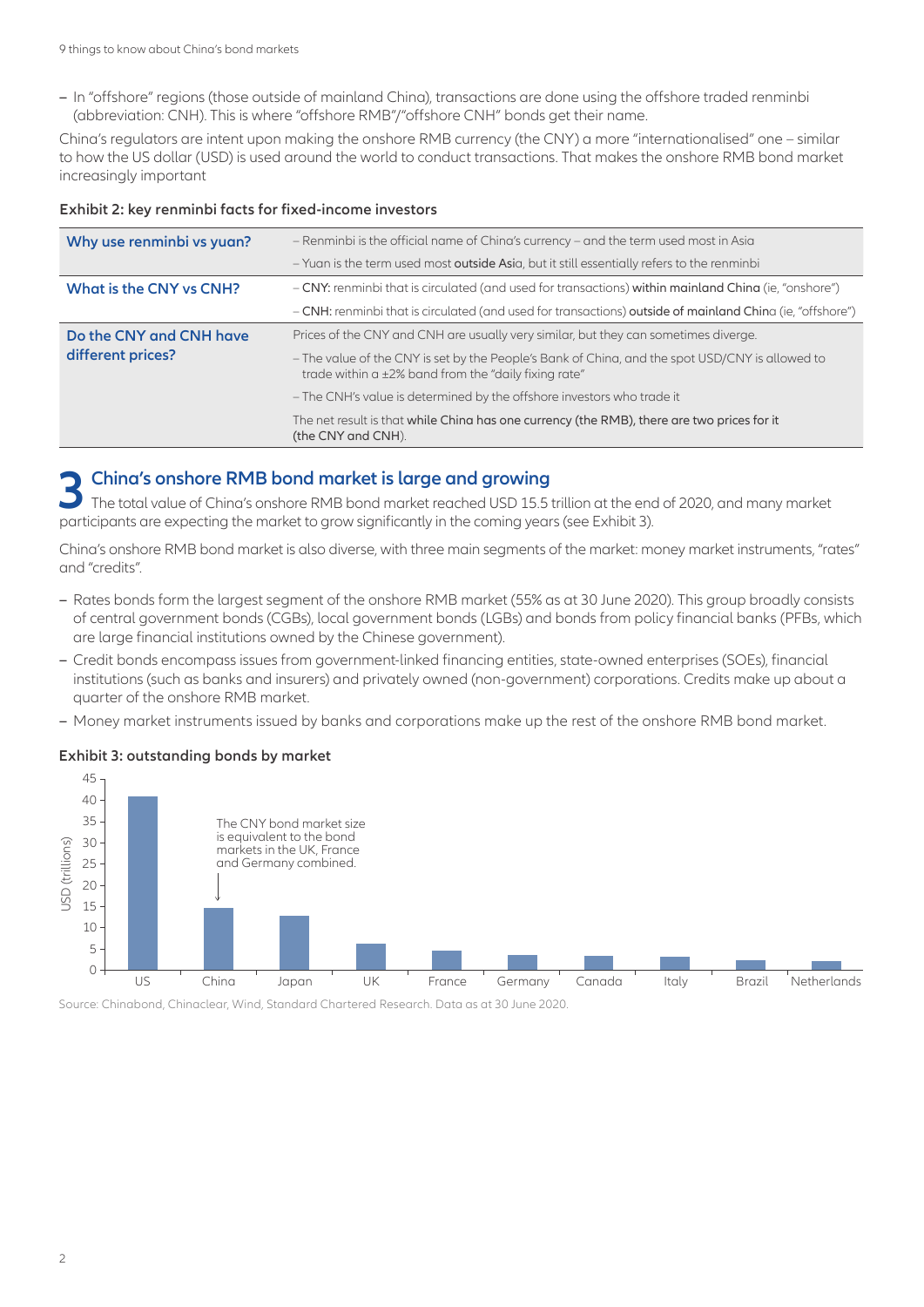# **4 The creditworthiness of onshore RMB bonds can vary widely**

When investing in the onshore RMB bond market, it's important to work with a partner who can help you assess the creditworthiness of an issuer. The credit quality of bonds issued by LGBs, SOEs and private companies can vary widely. Moreover, China's onshore credit rating system differs from international rating conventions. For example, onshore bonds rated AA+ would typically be rated as "high yield" on an international scale (see Exhibit 4).

### **Exhibit 4: onshore RMB bonds' breakdown by credit ratings**



#### Source: Wind, Standard Chartered Research. Data as at 30 June 2020.

# **5 Foreign ownership of RMB bonds is rising**

China has been making it easier for non-mainland China investors to access to its domestic capital markets. This has paved the way for Chinese bonds to be included in global benchmark indices – with the latest being the FTSE Russell WGBI in November 2021. China is also working to make the renminbi a more "internationalised" currency. Together, these factors should help international investors' holdings of RMB bonds to rise over time.

But international investors still own less than 3% (about USD 540 billion) of the entire RMB bond market (see Exhibit 5). This is significantly lower than the 10%-25% foreign bond ownership range observed in other emerging-market nations. It is also lower than China's representation in major global bond indices. This indicates that foreign interest will likely keep growing in the coming years.

#### **Exhibit 5: foreign ownership of China bonds**



Source: CEIC, Wind, Citi Research. Data as at 31 January 2021.

# **6 Rising demand for the RMB may help RMB-denominated bonds to appreciate in value over time**

In recent years, governments and companies have grown increasingly comfortable using the renminbi to conduct international transactions (see Exhibit 6). This can help these institutions eliminate currency risk, since one currency doesn't need to be exchanged for the other – a process that can cause fluctuations in value.

Another factor making the renminbi attractive to international investors is the way China's central bank – the People's Bank of China, or PBoC – has resumed using conventional tools (such as adjusting the short-term interest rate) to enact its monetary policy. Compare this with the unconventional tools that other large central banks are using, such as the massive bond purchases known as "quantitative easing". Some investors consider these tools to be less sustainable and possibly riskier. That makes the PBoC's more conventional approach – and China's renminbi – more attractive to many international investors.

As the international community turns to the renminbi, there should be a corresponding need for investors to seek investment assets denominated in renminbi. This may help lift the value of RMB bonds over time, which would likely benefit investors who already own these bonds.

#### **Exhibit 6: global central bank reserves (as at 2Q 2020) and projected growth of RMB usage in global reserves by 2030**



Source for global central bank reserves: IMF, JP Morgan Asset Management. Data as at 31 October 2019. Source for projected growth of RMB: Morgan Stanley Research, Haver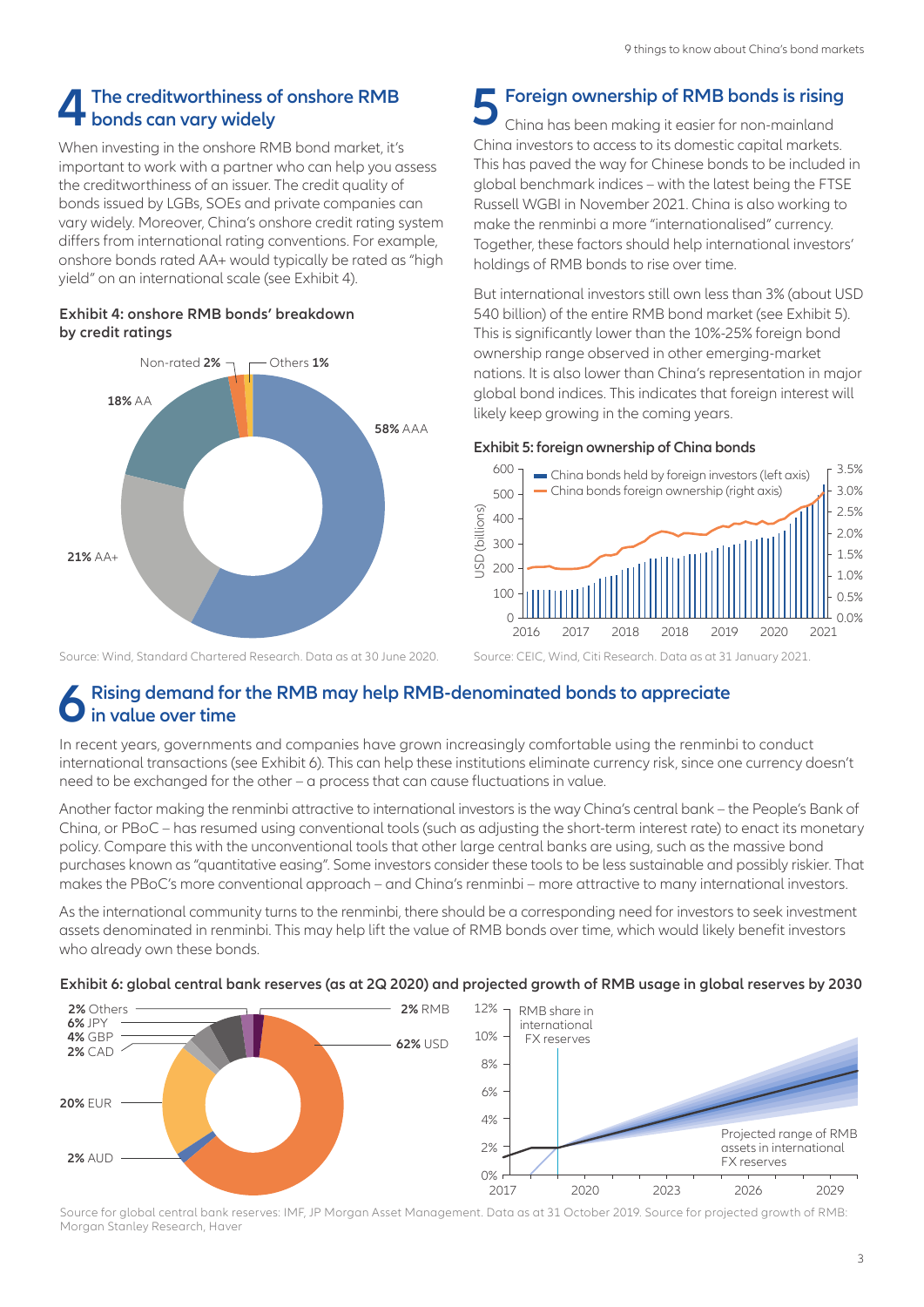# **7 Onshore bonds can bring diversification benefits**

Onshore RMB bonds have exhibited low correlations to other asset classes (see Exhibit 7). Case in point: onshore RMB bonds moved in the same direction as global bonds only 22% of the time. As a result, holding onshore RMB bonds in a global portfolio may improve overall diversification.

#### **Exhibit 7: 3-year return correlation of onshore RMB bonds vs other major asset classes**



Source: Bloomberg. Data as at 31 December 2020.

## **8 Adding onshore RMB bonds can enhance the risk/return profile of investors' portfolios**

Over time, the returns of onshore RMB bonds have been steady. Moreover, their volatility has remained low, meaning there have been relatively few large swings either up or down. When these two metrics are taken together, they can be expressed as a "risk/return" profile. And as Exhibit 8 shows, onshore RMB bonds have an attractive risk/return profile compared with other major asset classes. That can make onshore RMB bonds a helpful addition to a range of portfolios.



#### **Exhibit 8: 3-year risk/return profile (in USD)**

Source: Bloomberg, Allianz Global Investors. Data as at 31 March 2021. Please see the disclosure at the end of this document for important index information.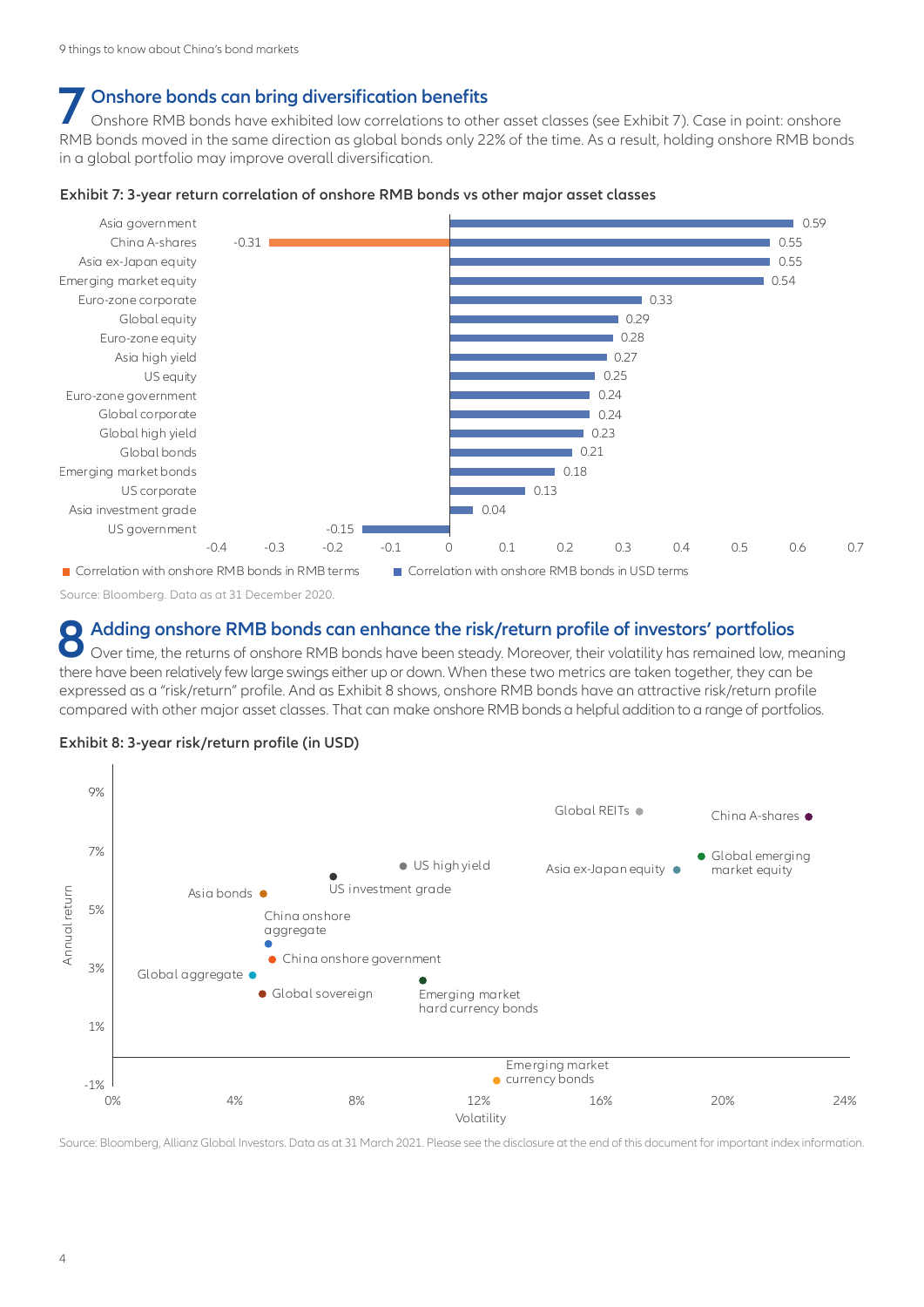# **9 China's onshore bonds offer added yield potential in today's low-yield environment**

Interest rates in developed economies have been low or even negative for some time. This has contributed to low to negative yields for many types of bonds, as the accompanying chart shows. Moreover, given that the global economic environment continues to be somewhat weak, we expect interest rates to remain at the suppressed levels for some time. That makes it all the more important for investors to pursue sufficient sources of yield potential. Onshore RMB Chinese government bonds (CGBs) have a higher yield than most developed-market government bonds (see Exhibit 9). Moreover, CGBs offer an average credit rating of A+. That means investing in CGBs can provide investors with solid credit quality and attractive additional yields.





Source: Bloomberg, Markit IBoxx, JP Morgan, Allianz Global Investors. Data as at 31 December 2021. \*Based on JP Morgan Asia Credit Index. Refers to yield-to-maturity (YTM). \*\*Based on Markit iBoxx SGD Corporate Bond Index. Refers to annual yield.